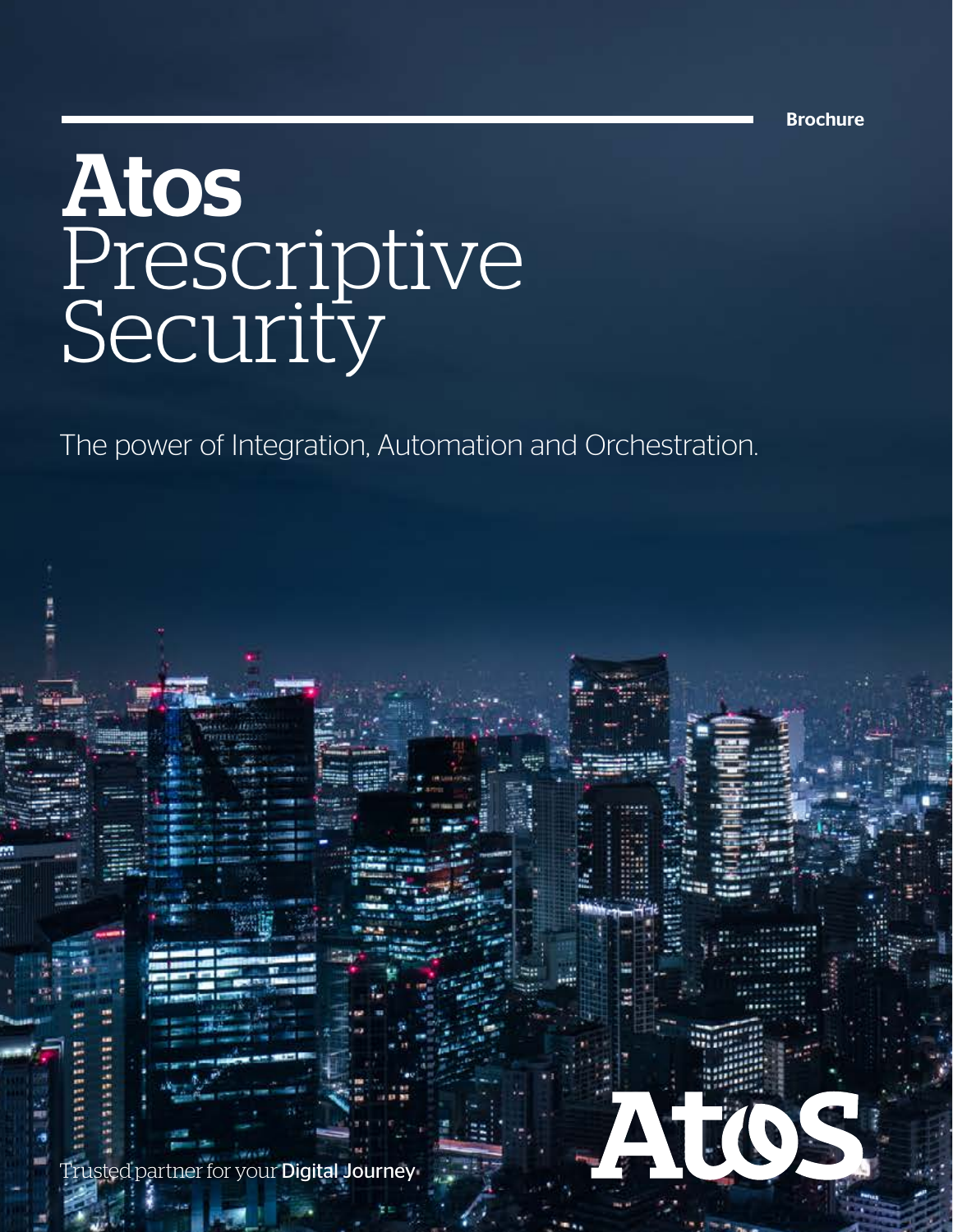# Prescriptive Security

The relentlessly innovative bad guys who plan and carry out cyber attacks are continually reinventing what's possible in an era of swift technological change. To counter, you must also reinvent. You can impulsively react with conventional siloed defenses or you can completely rethink the problem. Harness the proactive powers of Big Data and supercomputing with Atos Prescriptive Security.

#### We're past the point of statistics

There's no longer any real need to cite numbers about the increasing frequency and devastating impact of cyber attacks around the world. We all know such attacks are growing exponentially amid mushrooming data volumes and increased IT complexity.

And yet, while it's clear what's at stake, our responses to threats are not yet a match for the scale or the velocity of attacks. Sizable and potentially catastrophic gaps continue to appear in cyber security today because defenses are often characterized by:

- Siloed security organizations, each using point products from multiple vendors, and none sharing intelligence
- Lack of visibility—i.e., too much data and not enough intelligence—leading to reactive infrastructure that's too slow to identify threats
- Sophisticated, highly targeted attacks that are automated, stealthy, and specifically designed to penetrate existing controls
- A security labor shortage that can keeps organizations perpetually disadvantaged when using a primarily manual solution

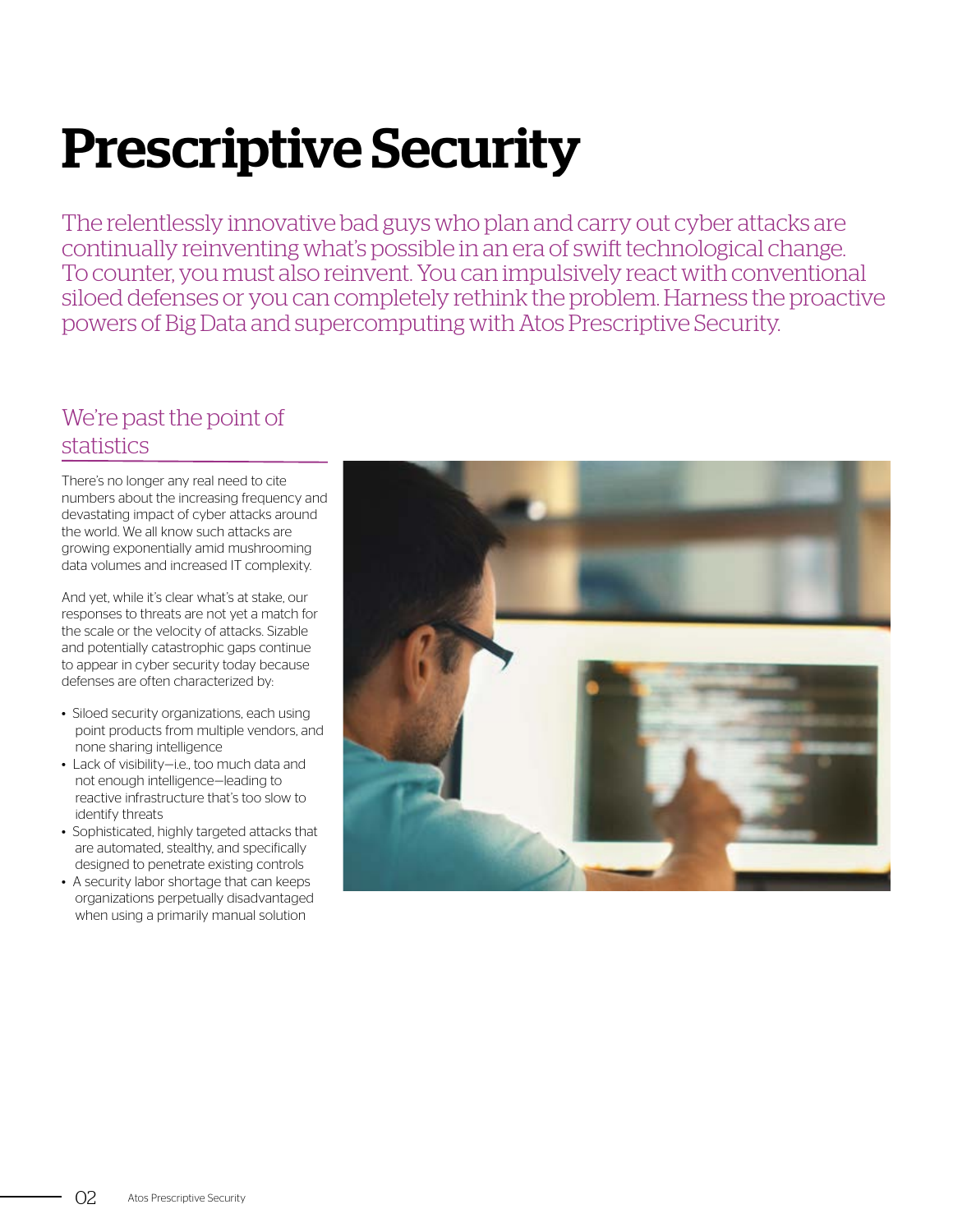# Bridge all the gaps with Atos Prescriptive Security

Clearly, cyber defenses need a rethink. That's why proactive organizations turn to Atos Prescriptive Security. This integrated service is based on the simple truth that automation and raw computational power provide concrete advantages over overwhelmed, isolated teams of security personnel.

To stay ahead of the growing complexity and volume of threats, Atos Prescriptive Security continually learns and orchestrates automated security actions to quickly resolve current threats and anticipate the ones to come, at scale and across global enterprises.

Powered by Atos high-capacity Bullion servers, Atos Prescriptive Security lets you respond "prescriptively," secure more with less, and deliver fixes with velocity.

Prescriptive: Atos combines predictive capabilities with automation powered by supercomputing. While predictive analytics help explain what could happen, prescriptive security makes changes before incidents occur. Behind the scenes and 24 hours a day, the service learns from a wide variety of inputs, such as threat feeds, network activity and endpoint agents. Combined, these inputs trigger near real-time changes to the environment (e.g., at web and email gateways) to avoid breaches.

Do more with less: With powerful automation and immediate reactivity, Atos Prescriptive Security eliminates fragmented and timeconsuming manual security responses, freeing you to allocate security resources more effectively and efficiently. Atos systems react in near real-time and enable endpoints and gateways to adapt almost instantaneously, all around the globe.

Greater velocity: By continuously learning from emerging threat behaviors, Atos Prescriptive Security can respond across your global network with velocity. This lets you reduce the average time to detect, contain and resolve cyber threats by nearly 3.5 times compared with conventional approaches, as shown in the chart below.

#### Detect, Contain and Resolve:



#### Legacy vs. Atos Integrated System Performance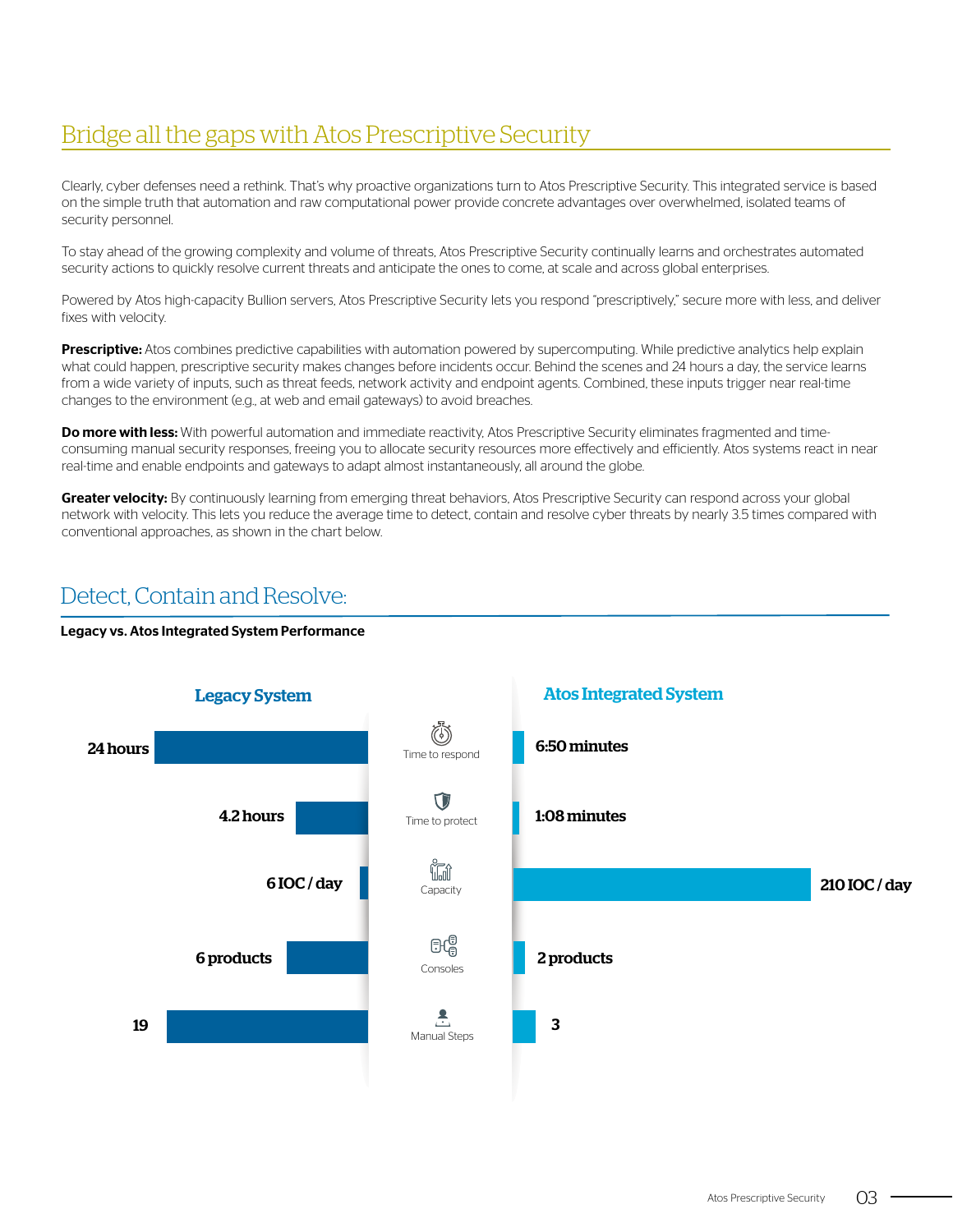# Flexible & Interoperable Platform

# Aligning seven key capabilities

Atos Prescriptive Security is a flexible and interoperable platform that brings together seven key capabilities to address the range of challenges facing today's organizations.



#### Cyber risk management

With Atos, you define the right policies, processes and information to balance cost against the very real risk of quantifiable business damage.



### Cyber security advisory

IT security product and service options are numerous, making it a challenge for businesses to remain current and make informed decisions. What's more, companies typically don't have the time or resources required to perform the due diligence that security products require. To meet this challenge, Atos offers a full spectrum of evaluation and design services that help create an integrated architecture covering both IT and OT (including SCADA).



### Cyber operations

IT security product and service options are numerous, making it a challenge for businesses to remain current and make informed decisions. What's more, companies typically don't have the time or resources required to perform the due diligence that security products require. To meet this challenge, Atos offers a full spectrum of evaluation and design services that help create an integrated architecture covering both IT and OT (including SCADA).

# Cyber operations

For tailor-made and on-premise cyber security operations that must adhere to your local regulations, Atos delivers the required infrastructure and, if needed, will operate your cyber security on-site. All across the world today, Atos offers managed security services to some of the best-known companies.



#### Secure cooperation

When you're working with partners and suppliers, the Atos smart card and biometric portfolio enables secure cooperation. Atos also implements various cryptographic solutions—including HSMs and VPNs certified to Common Criteria EAL4+ and FIPS140-2 Level 3—and delivers public key infrastructure projects.



#### Digital Identity and access control

When you're working with partners and suppliers, the Atos smart card and biometric portfolio enables secure cooperation. Atos also implements various cryptographic solutions—including HSMs and VPNs certified to Common Criteria EAL4+ and FIPS140-2 Level 3—and delivers public key infrastructure projects.



### Cyber Intelligence

When you experience a breach, you need forensics to determine exactly what happened on your network. Atos delivers this critical component of cyber security with a strong feedback loop, combined with threat intelligence from McAfee and other global security partners.

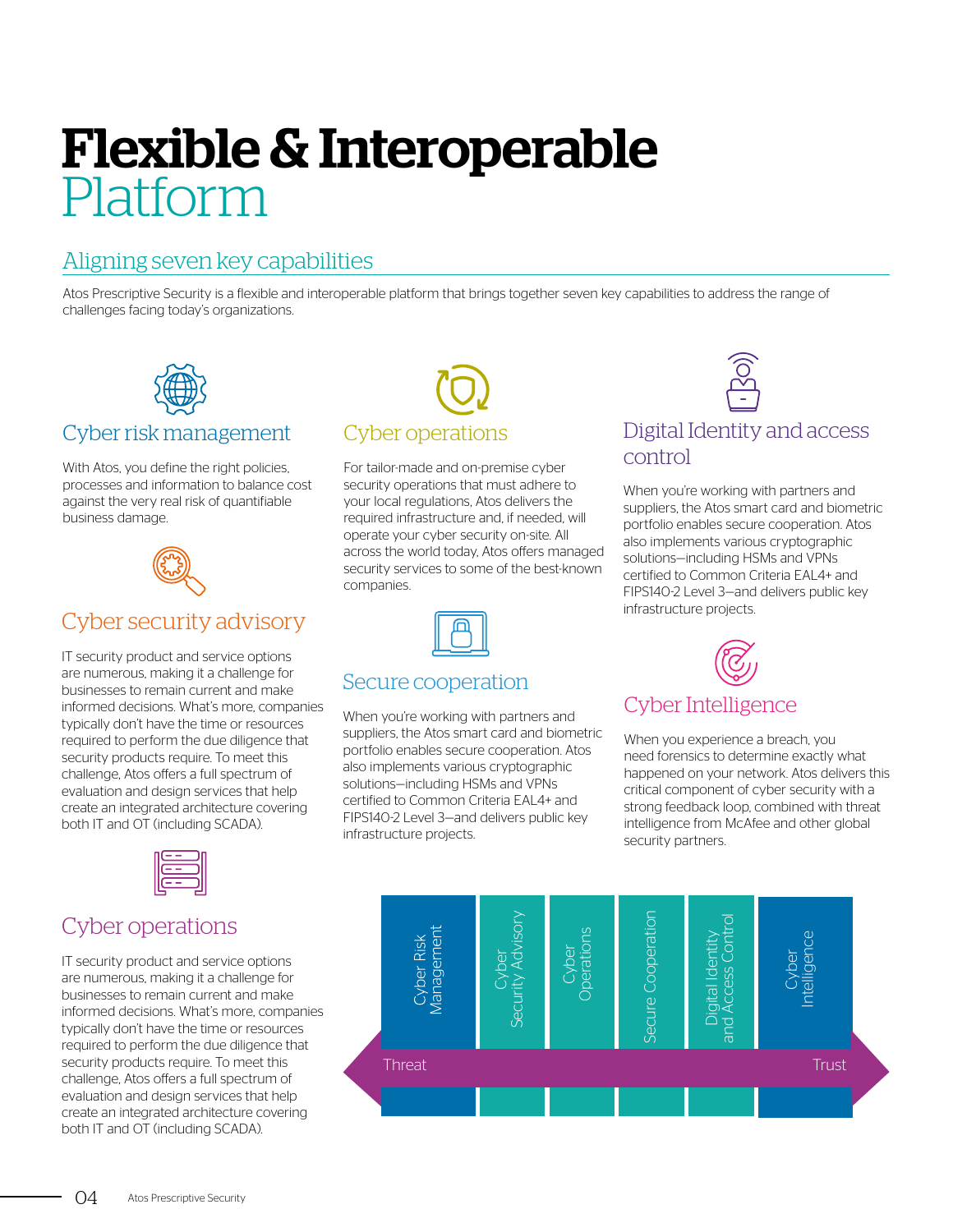Atos Prescriptive Security lets you respond "prescriptively," secure more with less, and deliver fixes with velocity.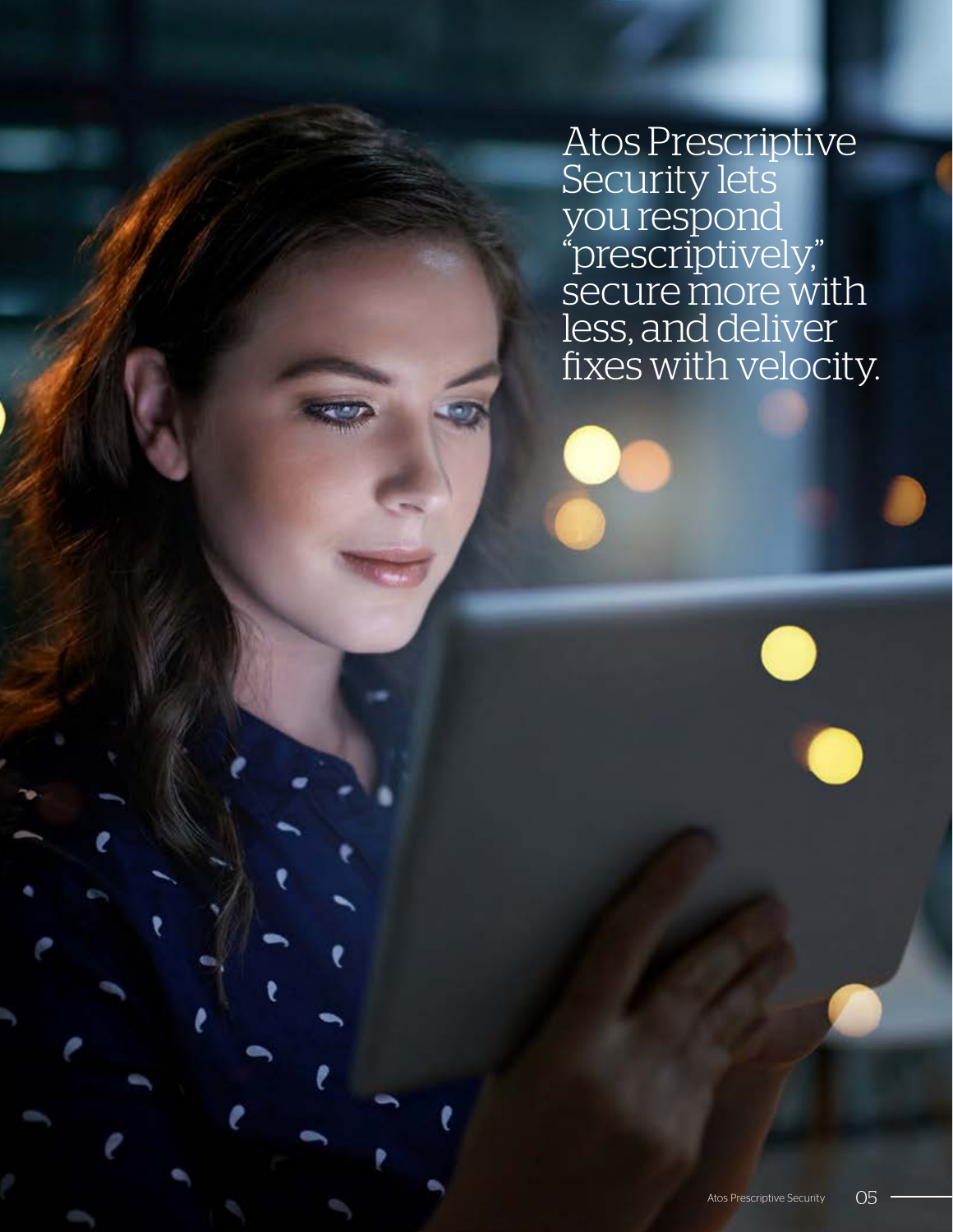# The backbone: advance threat defense

Atos Prescriptive Security integrates a variety of industry-leading security technologies for improved cloud-ready controls, including security information and event management (SIEM), which:

- Consolidates threat sources and responses to help eliminate security silos
- Progressively learns new behaviors to help eradicate threats before they occur
- Shares the latest threat intelligence across the global enterprise

## Speed, scale and cost: the core differentiators

Your cyber security will achieve new levels of power and performance with Atos Prescriptive Security, thanks to a unique set of features and capabilities.

#### High-performance computing

The Atos mainframe-grade computing platform that drives our Prescriptive Security solution has been independently tested and proven as one of the most powerful on the market today. The platform delivers:

- Unique memory capacity (up to 24 TB) that offers unrivaled capabilities for in-memory computing, event processing and analytics
- Remarkable computing power that lets you make sense of and take action on vast quantities of data, perform complex analytics, and automate workflows
- Complex correlation rules and resulting actions that can be executed with velocity

#### Managed service, cloud-hosted or both

Because no two enterprises are alike, Atos Prescriptive Security has the built-in flexibility to meet any IT requirements. This means you can operate onsite, host in the cloud, or create a hybrid solution that offers the benefits of both worlds. And you can easily configure a cloud-based implementation to meet variable requirements, scaling up or down as necessary.

#### Multi-vendor interoperability

In addition to integrated McAfee functionality, Atos Prescriptive Security has an open framework that can support multi-vendor environments with a common architecture/ solution. Vital security information is shared across a common bus, enabling learning and real-time reactivity.

#### Lower total operating cost

Superior performance, reliability and an only-what-you-need consumption model (when cloud-hosted) make Atos Prescriptive Security a complete and budget-friendly cyber security solution that delivers a superior price/performance ratio.

#### Big Data meets cyber security

Only Atos Prescriptive Security lets you leverage the scope and reach of Big Data through a centrally managed platform that incorporates third-party security and compliance investments into a single pervasive ecosystem.

#### Threat resolutions shared instantly and globally

With Atos, you share the latest threat intelligence across your enterprise instantly. This means you respond to new threats more proactively and consistently—even when threats are identified on different systems in different parts of the world.

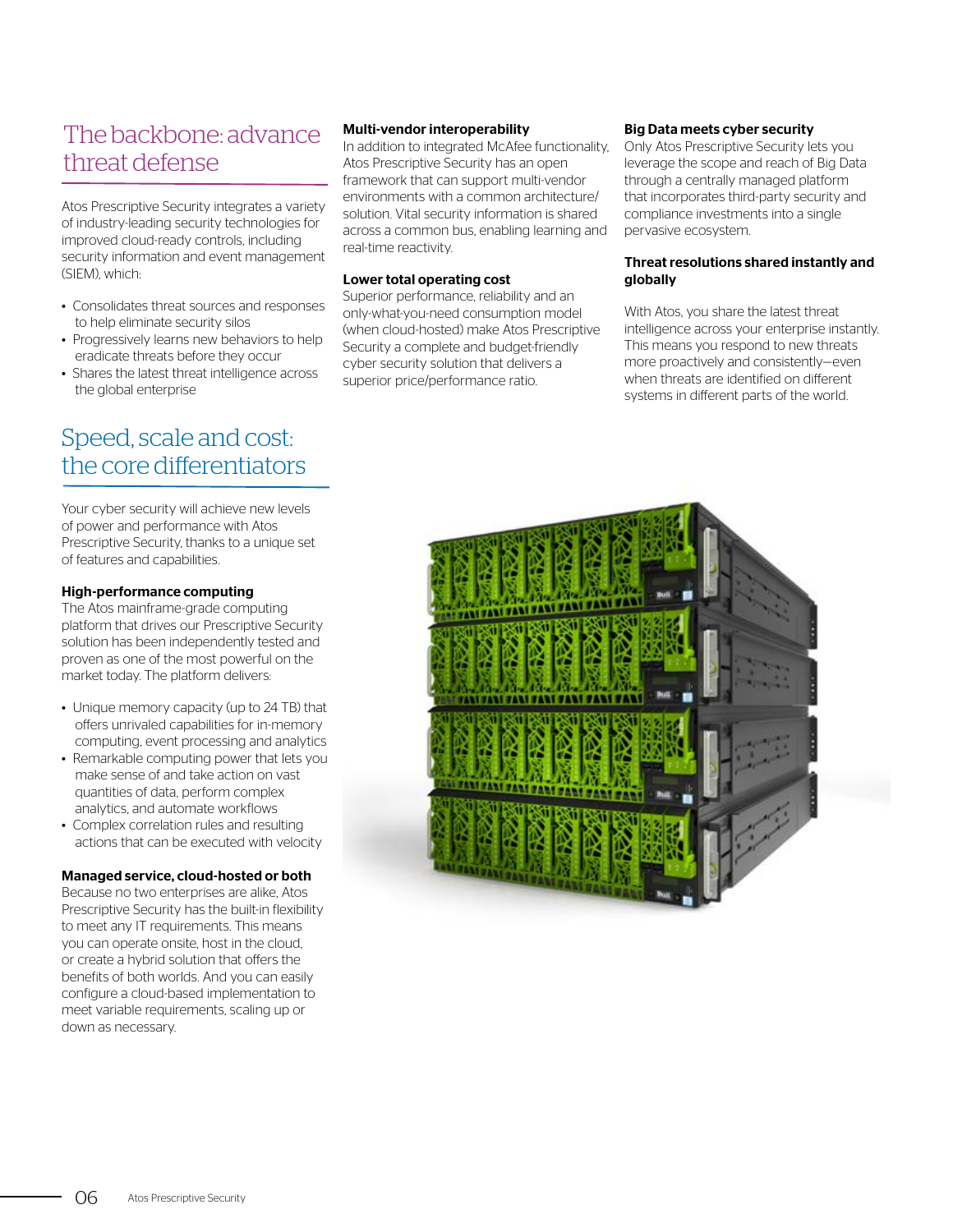### Central management + Big Data profiling + self-learning automation

With the growing number of devices connected to networks, mounting data volumes and the increasing complexity of cyber attacks, you need a big-picture approach to cyber security, with new thinking and newly integrated technologies. By prescribing action in machine time, Atos Prescriptive Security is nothing short of a transformative service. It gives you a deeper and more proactive way to deliver trusted and consistent service, ensure compliance and mitigate risk.

Today's cyber criminals constantly adapt and reinvent. Shouldn't you?